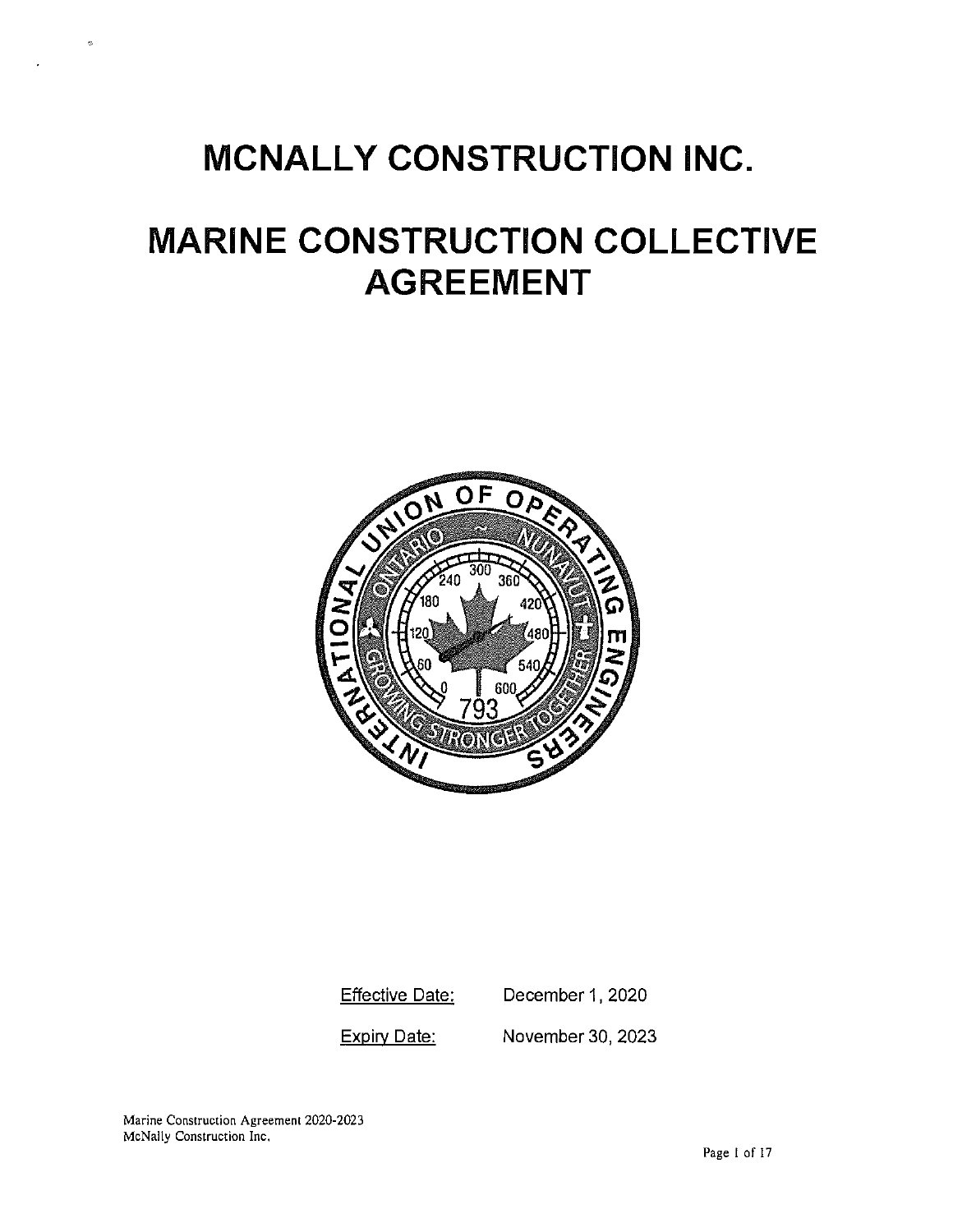# **INDEX**

| Д | <b>RTIC</b> |  |  |
|---|-------------|--|--|
|   |             |  |  |

 $\begin{array}{c} \mathfrak{p} \\\\ \mathfrak{p} \end{array}$ 

| Article |
|---------|
|         |
|         |
|         |
|         |
|         |
|         |
|         |
|         |
|         |
|         |
|         |
|         |
|         |
|         |
|         |
|         |
|         |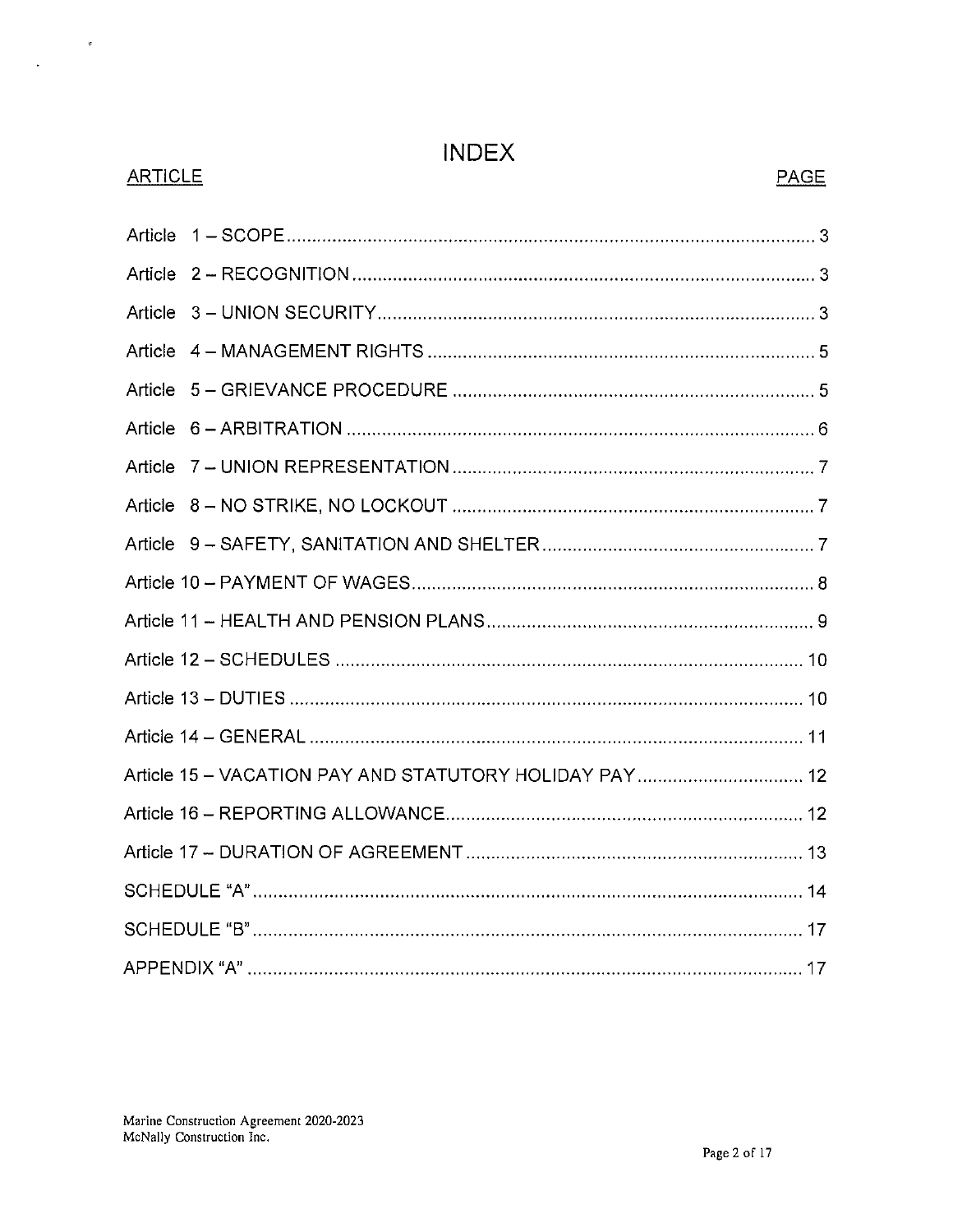# **COLLECTIVE AGREEMENT**

Between:

# **MCNALLY CONSTRUCTION INC.**

(hereinafter called the "EMPLOYER")

- and -

# **INTERNATIONAL UNION OF OPERATING ENGINEERS, LOCAL 793**

(hereinafter called the "UNION")

#### **ARTICLE 1 - SCOPE**

**1.1** The Employer and the Union hereby agree that the following terms and conditions constitute a binding Collective Agreement between the parties for Marine construction projects performed by the Employer within the Province of Ontario.

#### **ARTICLE 2 - RECOGNITION**

**2.1** The Employer recognizes the Union as the sole and exclusive bargaining agent for all employees within the province of Ontario engaged in marine excavation and/or marine construction work save and except foreman, persons above the rank of foreman, surveyors, tug boat captains and marine engineers. The Employer agrees to employ only members of the International Union of Operating Engineers, Local 793, to perform such work and the Union agrees to give preference for all employees performing work covered by the classifications as listed in the schedule attached hereto.

#### **ARTICLE 3 • UNION SECURITY**

- **3.1** The Employer agrees that all current and future employees covered by this agreement shall as a condition of employment, after fifteen (15) days from the signing of this Agreement, become and remain members in good standing of the Union.
- **3.2** The Employer may recall employees who have worked for the company and may have been laid off within the previous twelve month period and must inform the Union of such rehiring. It is understood and agreed that all employees shall have Clearance Cards before commencing work or as otherwise agreed to between the Employer and the Union. Such Clearance Cards will not be unreasonably withheld. A telephone clearance by the Employer is acceptable within forty-eight (48) hours of the employee commencing work.

The Employer and the Union agree that employees to be hired for work as Licensed Tug Boat Operators and Divers may be hired through the Union Office or any other source.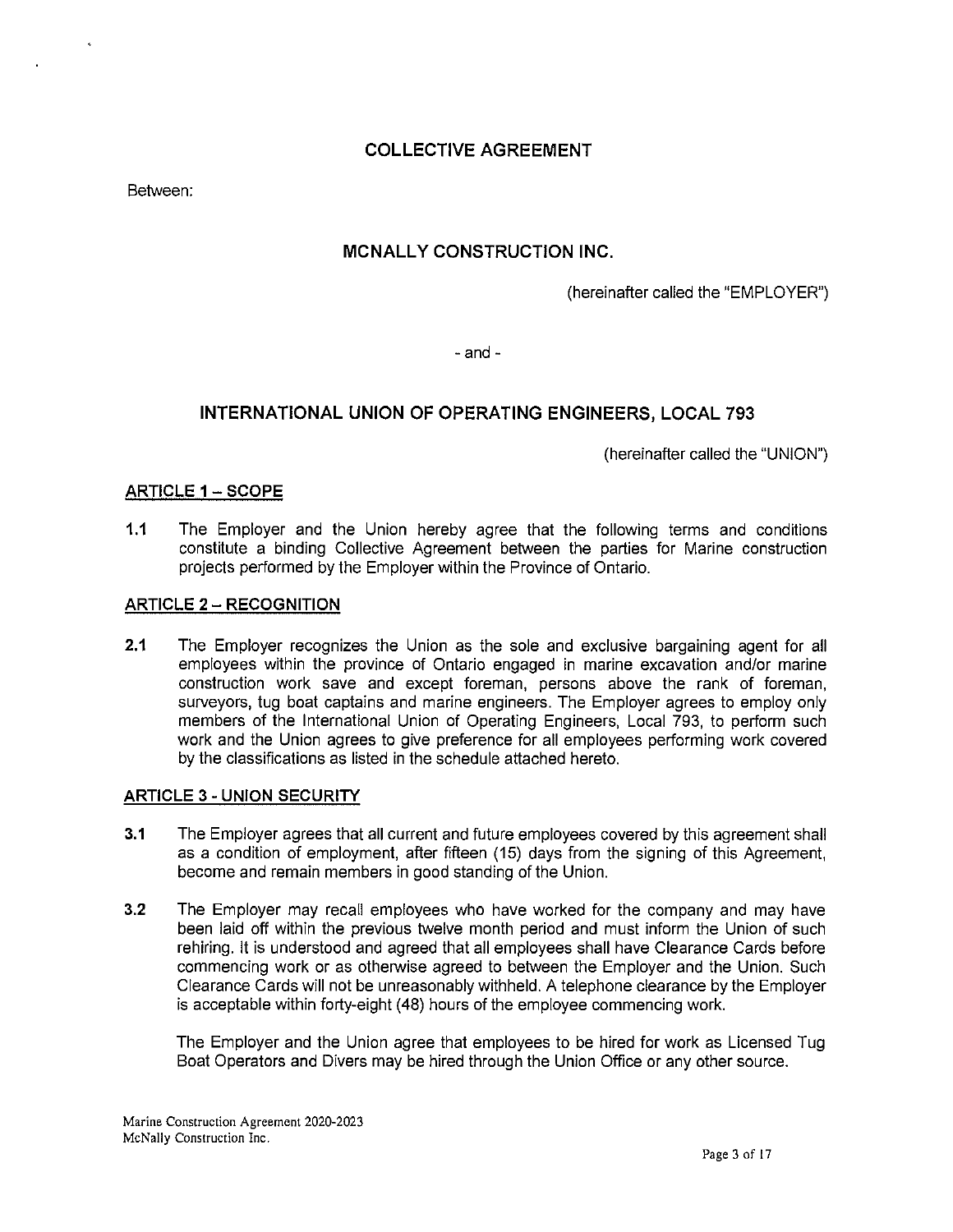*Article 3- continued ...* 

3.3 The Employer agrees that whenever personnel are required he shall first call the Union office in whose geographic jurisdiction the project is located who shall attempt to supply such personnel as soon as reasonably possible.

In the event that the Union cannot supply qualified and competent personnel within 48 hours from the Employer's call to the Union office, the Employer may then hire personnel from any source.

**3.4** All employees in the employ of the Employer shall, when working in a position within the bargaining unit described in Article 2 hereof, be required as a condition of employment, to sign an authorization for dues check-off and assessments, and any such authorization shall be in duplicate and shall be signed by the employee concerned and duly witnessed. The Employer agrees to recognize such check-off authorization and to deduct whatever sum may be authorized for Union dues and assessments from the first pay due each calendar month and to remit same not later than the fifteenth (15th) day of the following month to the Financial Secretary of the Union. The Employer shall, when remitting such dues and assessments, name the employees from whose pay such deductions have been made and their Social Insurance Numbers, also the names of any employees who have left the employ of the Employer since the last payment, and the names of employees who have been hired by the Employer, together with their addresses and the jobs on which they are working.

The Employer agrees to deduct from each employee in the bargaining unit, working dues at the rate of two percent (2%) of the total monetary package for each hour worked by each employee, which includes the hourly rate, vacation pay, health plan and pension plan contributions. Such deductions shall be forwarded along with the remittances required under Article 11 and supporting information shall be as required by the Trustees on the Reporting Forms. Such deductions shall be immediately paid to the Union by the administrator of the plans.

- **3.5** The Employer shall deduct fifteen cents (\$0.15) per hour for each hour earned by each employee covered by this agreement for Advancement Dues. The amount deducted shall be remitted together with other monthly contributions and deductions.
- 3.6 The Employer agrees to engage only those sub-contractors and equipment rentals (except equipment dealers) who are in contractual relations with the Union to perform work set out in the classifications of this Agreement or as otherwise agreed to by the parties. For all of the classifications listed in this Agreement, the Employer must assign the work to the Operating Engineers.
- 3.7 **National Training Fund Contribution:** Effective December 1, 2020, the Employer shall deduct Five Cents (\$0.05) per each hour earned by each employee in their employ for the National Training Fund which shall be submitted with the Health and Pension Fund payments herein provided.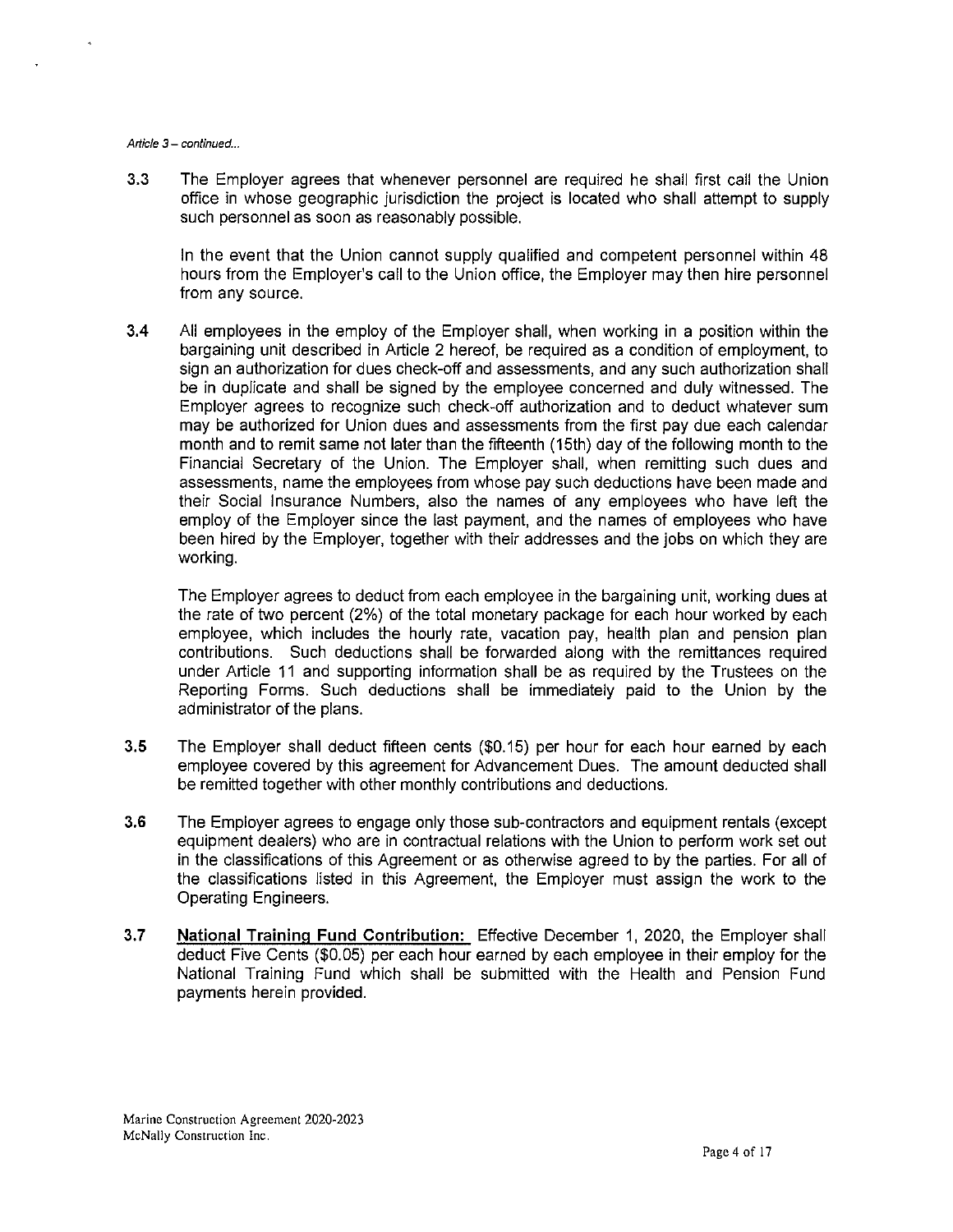#### **ARTICLE 4 - MANAGEMENT RIGHTS**

- **4.1** The Union agrees that it is the exclusive function of the Employer:
	- a) To conduct its business in all respects in accordance with its commitments and responsibilities, including the right to manage the jobs, locate, extend, curtail or cease operations, to determine the number of men required at any or all locations, to determine the kinds and location of machines, tools and equipment to be used and the schedules of production, to judge the qualifications of the employees and to maintain order, discipline and efficiency.
	- b) To hire, discharge, classify, transfer, promote, demote, lay-off, suspend or otherwise discipline employees, provided that a claim by an employee that he has been discharged, suspended, disciplined or disciplinarily demoted without reasonable cause shall be subject to the provisions of the grievance procedure.
	- c) To make, alter from time to time and enforce reasonable rules of conduct and procedure to be observed by employees. It is agreed that these functions shall not be exercised in a manner inconsistent with the express provisions of this Agreement.

#### **ARTICLE 5 -GRIEVANCE PROCEDURE**

- **5.1** There shall be an earnest effort on the part of both parties to this Agreement, to settle promptly through the procedure set out herein, any complaints, grievances, or disputes arising from the interpretation, application or administration of this Agreement.
- **5.2** All grievances to be dealt with under Step 2 below shall be in writing, on a form supplied by the Union and signed by the employee having such grievance.
- 5.3 Written grievances, to be valid shall set out the nature of the grievance, the Article or Articles of the agreement alleged to have been violated and the nature of the remedy sought and shall not be subject to change at later steps except by mutual agreement in writing with the Employer, or in the case of remedy, by an Arbitration Board.
- **5.4** In determining the time which is allowed in the various steps, Saturday, Sunday and Statutory Holidays shall be excluded and any time limits may be extended by mutual agreement in writing, Including Article 6.
- **5.5** If advantage of the provisions of Article 5 and 6 hereof is not taken within the time limits specified therein or as extended in writing as set out above, the grievance shall be deemed to have been abandoned and may not be re-opened.
- 5.6 The Employer shall designate and name the official to whom a written grievance is submitted as Step 2.
- **5.7** It is understood and agreed that an employee does not have a grievance until he has discussed the matter with his foreman or other supervisory personnel acting in this capacity and given him an opportunity of dealing with the complaint. His decision shall be made known to said employee within forty-eight (48) hours.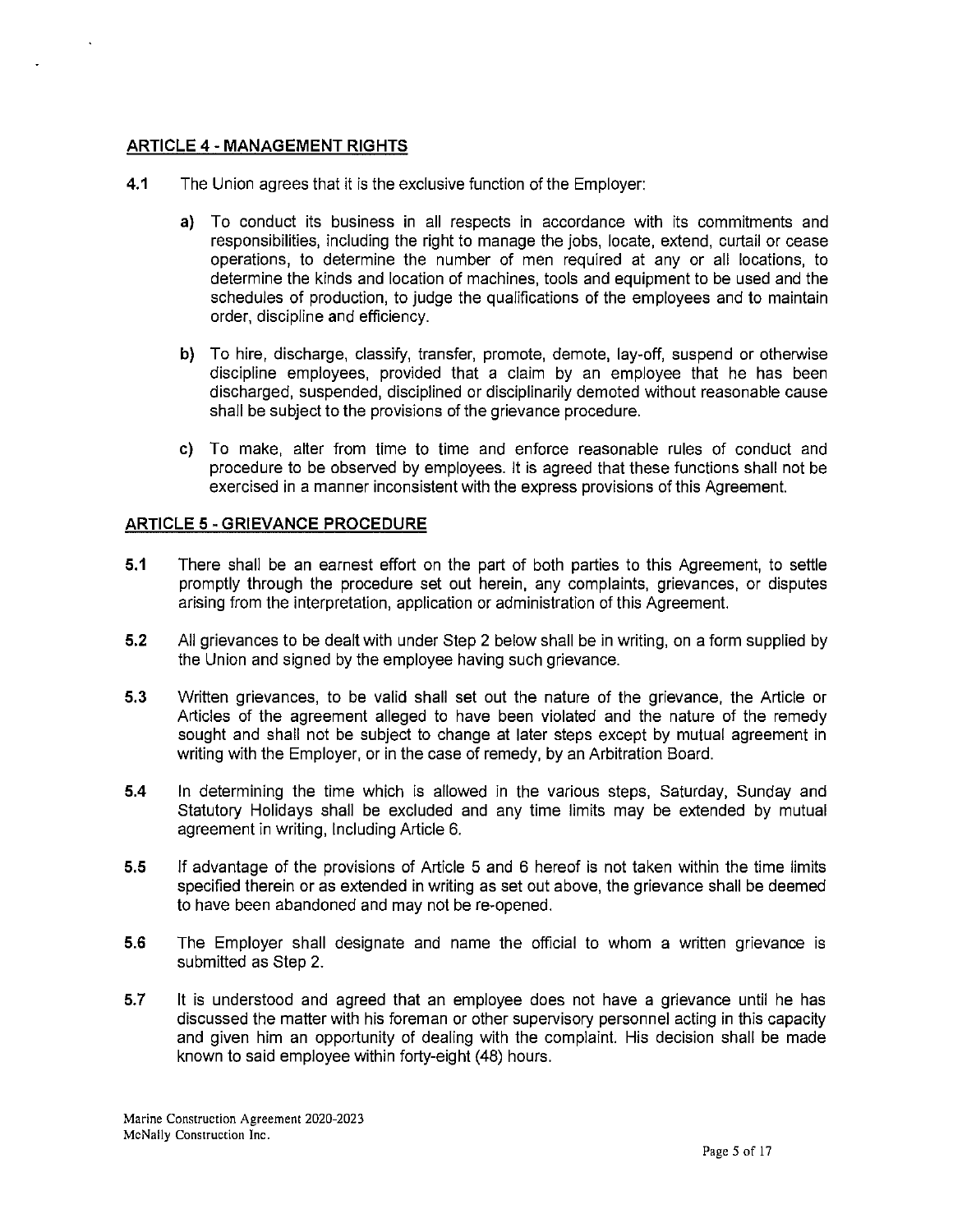Article 5 Continued...

Grievances properly arising under this Agreement shall be adjusted and settled as follows:

**STEP 1** - Within ten (10) days after the circumstances giving rise to the grievance occurred or originated, the aggrieved employee, with or without a Union Representative, shall present his grievance orally or in writing to the Official of the Employer named by the Employer to handle grievances at this step. If a settlement satisfactory to the Union and employee concerned is not reached within five (5) full working days, a grievance may be presented as indicated in Step 2 at any time within five (5) full working days thereafter.

#### **5.8 STEP 2**

**a)** .At this step the grievance may be processed as an individual, joint or Union grievance and shall be presented in writing by a Union Steward or Representative to the Company Official assigned to handle written grievances.

**b)** The Employer or the Union may process a written grievance at this step concerning any matters related to this Agreement including the Union's right to present an employee grievance in total.

## **ARTICLE** 6 - **ARBITRATION**

- **6.1** The parties to this Agreement agree that any grievance which has been properly carried through all the steps of the Grievance Procedure outlined in Article 5 may be referred to determination by a single Arbitrator mutually agreed on by the parties or to the Ontario Labour Relations Board for final determination within twenty (20) working days after completion of Step One or Two of Article 5.
- **6.2** The selection of a single arbitrator shall be made within ten (10) days of the notification of desire for private arbitration submitted to either party in accordance with this procedure. In the event the parties have not agreed on an arbitrator within this period of ten (10) days or any mutually agreed to extended period, either party may submit the matter to the Minister of Labour for the appointment of an arbitrator in accordance with Section 48(4) of the Ontario Labour Relations Act.
- 6.3 The party who made the request for arbitration shall notify the arbitrator of his or her appointment within ten (10) days following such appointment.
- **6.4** In the event of any inability of the appointed arbitrator to hear the grievance, the parties shall submit the matter to another mutually agreed upon arbitrator. Should the parties be unable to agree on the selection of a new arbitrator within a reasonable period of time after becoming aware of the inability of the first arbitrator to serve, the matter may be referred by either party to the Minister of Labour in the same manner as that outlined in Article 6.2, who shall appoint an arbitrator.
- **6.5** The Arbitrator shall not have the power to alter, change or ignore any of the provisions of this Agreement nor to render any decisions inconsistent with the terms and provisions of this Agreement.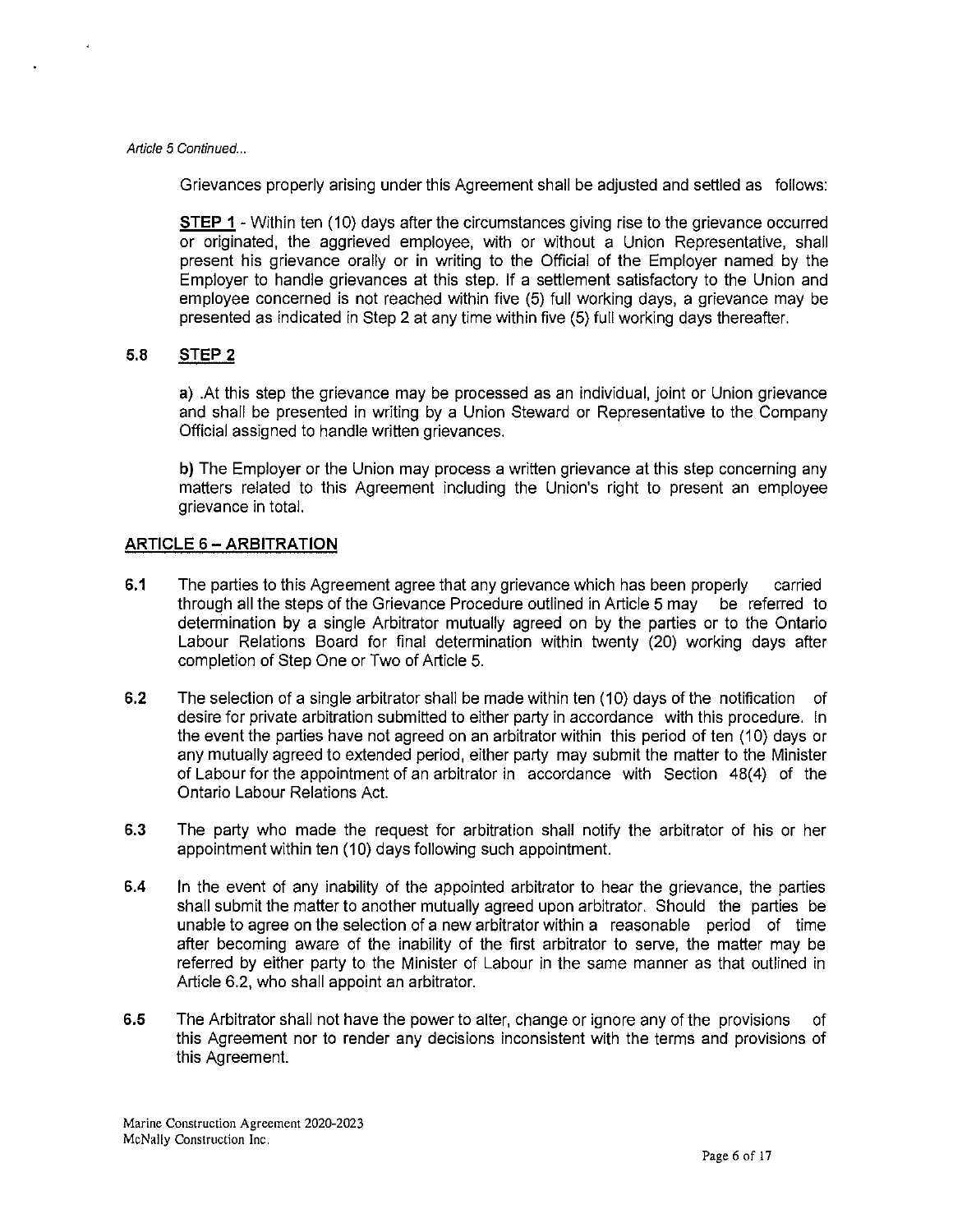Article 6 Continued ...

- **6.6** The decision of the Ontario Labour Relations Board or a private Arbitrator constituted in the above manner shall be binding on the parties to this agreement.
- **6.7** The Ontario Labour Relations Board or an Arbitrator shall not have any power to alter or change any of the provisions of this Agreement or to substitute any new provisions for any existing provisions, nor to give any decisions inconsistent with the terms and provisions of this Agreement.
- **6.8** The losing Party shall pay the expenses and fees of the other Party and the Arbitrator.

#### **ARTICLE 7 ·UNION REPRESENTATION**

- **7.1** The Business Representative of the Union shall be permitted to visit the job site or board any ship, tug, dredge or barge of the Employer during working hours. He must produce identification and report to the Senior Representative of the Employer in each instance. He will be allowed reasonable access to contact members but his visit shall not interfere with the progress of the work.
- **7.2** The Employer agrees to recognize such reasonable number of stewards as may from time to time be appointed by the Union, but shall not be obliged to recognize such stewards until they have been informed in writing of the names of all stewards as they were appointed.
- **7.3** The Union Steward will be the last man on the job within his classification provided he is capable of doing the work. No discrimination shall be shown against the Steward for carrying out his duties, which he shall perform the same way as any other employee and shall be allowed a reasonable amount of time during working hours to perform the work of the Union but shall not abuse that privilege.

#### **ARTICLE 8 · NO STRIKE. NO LOCKOUT**

- **8.1** During the term of this Agreement the Union agrees that there shall be no strike and the Employer agrees that there shall be no lockout.
- **8.2** The words "strike" and "lockout" in this Agreement shall mean "strike" and "lockout" as defined in the Ontario Labour Relations Act.
- **8.3** The Union agrees it will not involve the Employer in any dispute which may arise between the Union and any other company and the employees of such other company. The Union further agrees it will not condone a work stoppage or observe any picket line placed on a job site for jurisdictional purposes.
- **8.4** It shall not be a violation of this Agreement for an employee to refuse to cross a picket line that has been established in accordance with the Labour Relations Act.

#### **ARTICLE 9 ·SAFETY. SANITATION AND SHELTER**

**9.1** Employees must be provided with adequate protection from the weather and falling materials or other hazards on the job. The Employer shall provide an adequate supply of safety hooks, all of which shall be kept in good condition.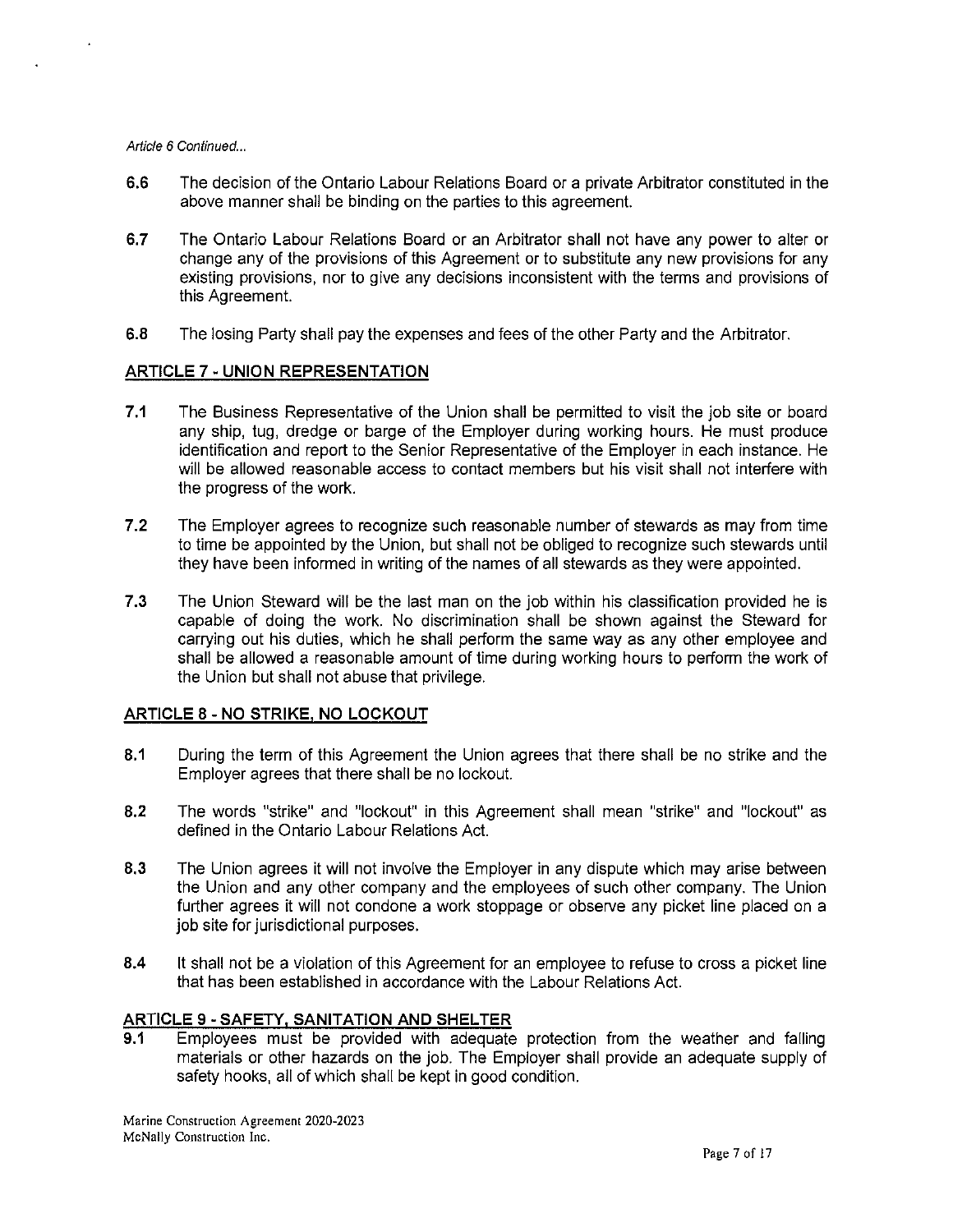#### Article 9 Continued ...

- **9.2** In co-operation with the Employer's overall program of accident control and prevention, the Steward shall report to the foreman for immediate corrective action, any unsafe conditions, unsafe acts or violation of safety regulations.
- **9.3** Every employee shall, as a condition of employment, be required to own and wear a safety helmet of a type approved by the Construction Safety Association and the Employer agrees that such helmets may be purchased from him at cost. Special clothing required under abnormal conditions or during inclement weather will be supplied by the Employer. The Union recognizes the right of the Employer to economically supervise the distribution of clothing provided and will co-operate with the Employer to prevent wasteful practices.
- **9.4** Dredges and Drill boats shall be equipped with suitable washroom facilities sufficient in size to accommodate the traffic of the personnel involved. A space shall be provided for the use of employees to hang clothing.
- **9.5** Employees required to work from open boats shall be supplied with suitable life jackets.
- **9.6** Employer to make available a copy of the Federal Health and Safety Regulation upon request.
- **9.7** The Employer agrees to reimburse employees, classified as Mechanics, upon presentation of their receipt, up to two hundred and fifty dollars (\$250.00) per year towards the purchase of work boots.
- **9.8** No entertainment devices such as cell phones, I-Pods, Smart Phones, MP3 Players and/or similar devices shall be used during working hours: nor shall they be turned on, except during lunch breaks, job-site emergencies, or when prior approval is obtained from the employee's Supervisor.
- **9.9** The parties jointly acknowledge the importance of health and safety on jobsite, which includes that all employees report to work fit to perform their duties and free of impairment for any reason including from drugs and alcohol for the duration of the entire shift. The Employer and Union express their joint determination to deal cooperatively and constructively with the problem of substance abuse and misuse having regard to human rights considerations and Employer safety concerns. This includes but is not limited to making referrals to the DeNovo Treatment Centre and/or other employee assistance programs. The Parties further agree to establish a standing joint labourmanagement committee composed of an equal number of representatives of the Employer and an equal number of representatives of the Union to review, on an ongoing basis and without limitation, the current state of the law, developments in technology relating to drug and alcohol testing and implementing a joint drug and alcohol policy.

#### **ARTICLE 10 ·PAYMENT OF WAGES**

- **10.1**
- a) Wages shall be paid each week by cheque or electronic deposit no later than Thursday by 5:00 p.m.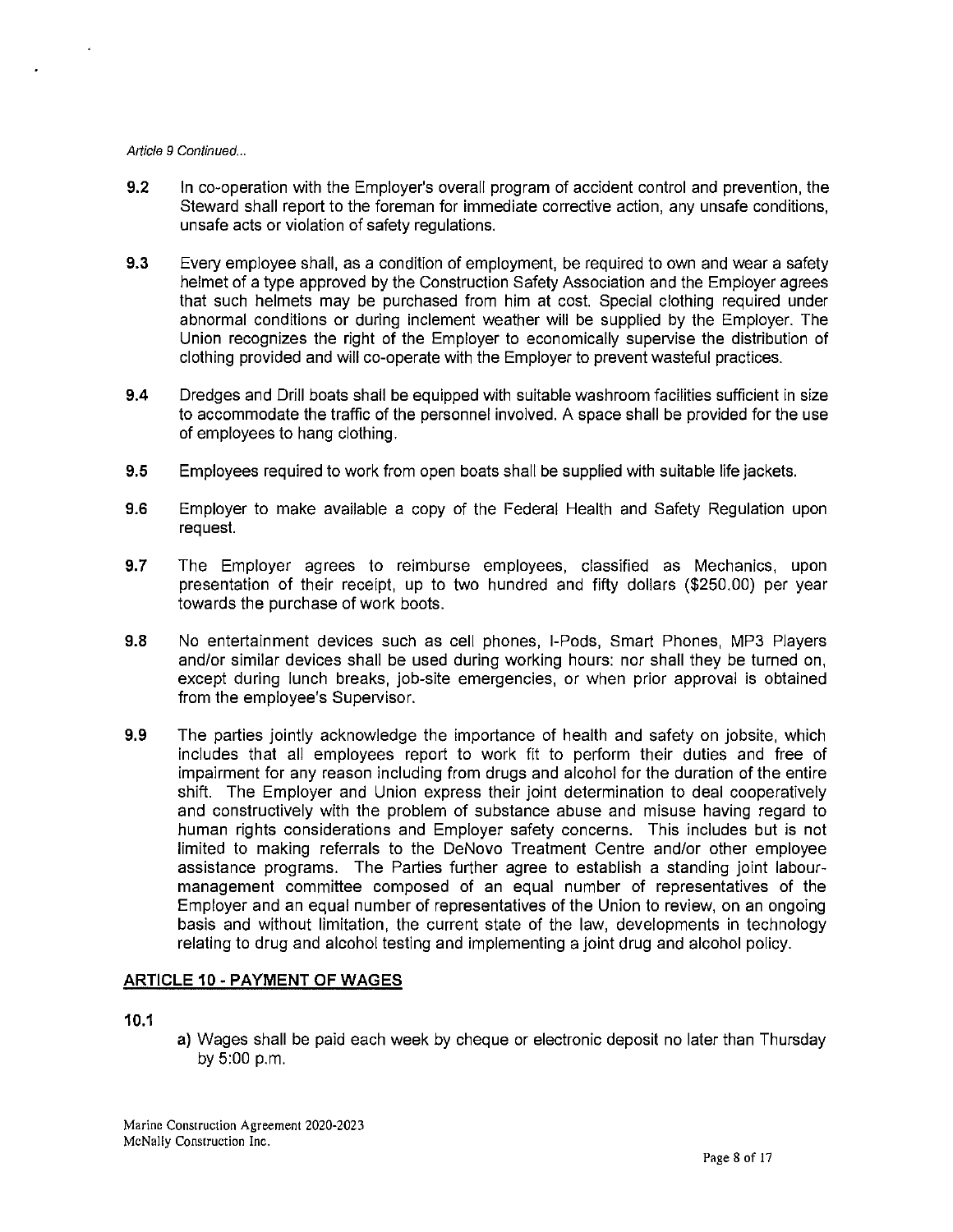#### Article 10 Continued...

- b) Accompanying each payment of wages shall be a retainable statement, or with employees consent, an electronically emailed statement identifying both the Employer and the employee, showing pay period, total hours marked "regular" and "overtime", the hourly rate, the total earnings, the amount of vacation pay, the amount and purpose of each deduction and the net earnings.
- **10.2** In the case of lay off all employees that are paid through direct deposit shall be paid up to date on the next regularly scheduled payroll deposit. All employees paid by cheque shall be paid up to date by cheque, forwarded by registered mail to their last known address within 48 hours of the lay-off. E.I. Record of Employment Certificates shall be electronically submitted within 5 business days.

Notification or attempted notification of lay-off to an employee on a Saturday, Sunday or Holiday shall not be considered proper notice unless the employee is working on such days.

- **10.3** When laid off, employees shall be allowed sufficient time with pay to clear up their personal and Company property on the job site.
- **10.4** When employees who are laid off and are not paid up to date by cheque or direct deposit, as per Article 10.2, or if the Employer fails to submit employment records as stated above, the Employer shall pay eight (8) hours pay at the regular hourly rate for each additional regular working day the employee is required to wait for his pay and records after giving notice to the Employer and giving the Employer four (4) hours to correct such default.

#### **ARTICLE 11 - HEAL TH AND PENSION PLANS**

**11.1** Effective December 1, 2020, Employers shall contribute in total:

\$12.23 per hour to the International Union of Operating Engineers, Local 793 Member's Life and Health Benefit Trust of Ontario (the "Health Plan") and to the International Union of Operating Engineers, Local 793 Member's Pension Benefit Trust of Ontario (the "Pension Plan") for each hour worked by each employee in his employ.

Effective December 1, 2021, the total Employer contributions of \$12.23 per hour shall increase to \$12.38 per hour worked.

Effective December 1, 2022, the total Employer contributions of \$12.38 per hour shall increase to \$12.53 per hour worked.

It is agreed that Employers shall make a single monthly payment to an independent administrator appointed by the Trustees of the Health Plan and the Pension Plan for contributions owing to the two plans. The administrator shall be responsible for ensuring that the contributions are allocated and made on behalf of each Employer and employee to the Health Plan and the Pension Plan, as set out in Appendix "A" of this Agreement.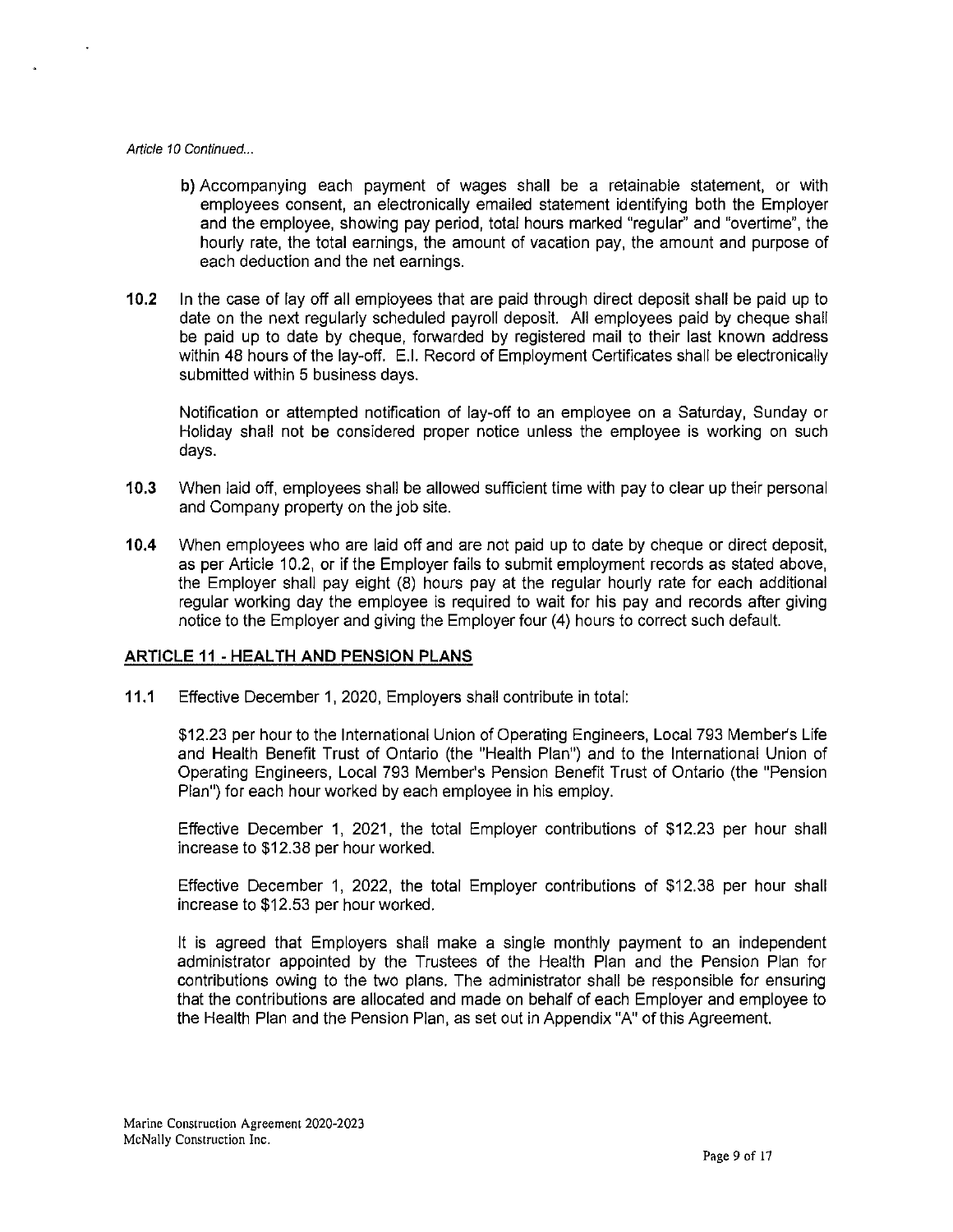Article 11 Continued...

**11.2** 

a) All contributions shall be submitted by the 15th of the following month in which the hours have been worked and at no time shall the contributions be paid directly to the

employee. If payment is over thirty (30) days late, interest at two percent (2%) per month (24% Per Annum) shall be paid from the due date and in addition the delinquent Employer may be required by the Trustees of the funds to deposit with the Trustees a Two Thousand, Five Hundred Dollar (\$2,500.00) cash bond.

**b)** In the event that a grievance alleging that an Employer has failed to remit the proper contributions, deductions or remittances to any Trust Fund or party as required by this Agreement, the parties agree that for the purposes of determining any issue, the following presumption shall apply:

A statement signed by a member of the Union, a Business Representative a Trustee or the Administrator of a Trust Fund, shall be prima facia evidence of the number of hours worked by members of the Union and of a failure to make the appropriate payments as required by this Agreement. This evidence shall establish only a rebuttable presumption and may be challenged by the Employer with proper documentary evidence.

c) If the Ontario Labour Relations Board or an Arbitrator to which a grievance alleging failure to make appropriate payments to a Trust Fund or an Administrator as required by this Agreement is litigated and the Board determines that an Employer has violated the

Agreement, then the Ontario Labour Relations Board or the Arbitrator shall also require the Employer to pay all reasonable costs incurred by the Union in prosecuting the grievance including but not limited to, all legal costs on a solicitor-and-client basis, travel, meal and accommodation costs of all witnesses and Business Representatives, conduct monies, cost incurred in serving a summons, any expenses incurred by the Union pursuant to Section 126(4) or otherwise, for the Arbitrator.

d) If the Ontario Labour Relations Board determines that the Employer has not violated the Agreement, then the Ontario Labour Relations Board or the Arbitrator shall require the Union to pay all costs to the Employer as required to in sub-paragraph (c) above.

#### **ARTICLE 12-SCHEDULES**

**12.1** The schedules attached hereto are hereby made a part of the Agreement.

#### **ARTICLE 13 - DUTIES**

**13.1** The employees covered by this Agreement shall perform the necessary and customary duties of their department, skill or trade, but in the event of necessity arising on craft or float, all employees shall perform any duties directed by the Master or Superintendent for the safety of the ship, equipment or crew or vessels in distress or of lives in jeopardy at sea, and overtime shall not be paid for such work. It is understood that this provision for overtime payment is subject to the terms and conditions of Schedule "B" attached hereto.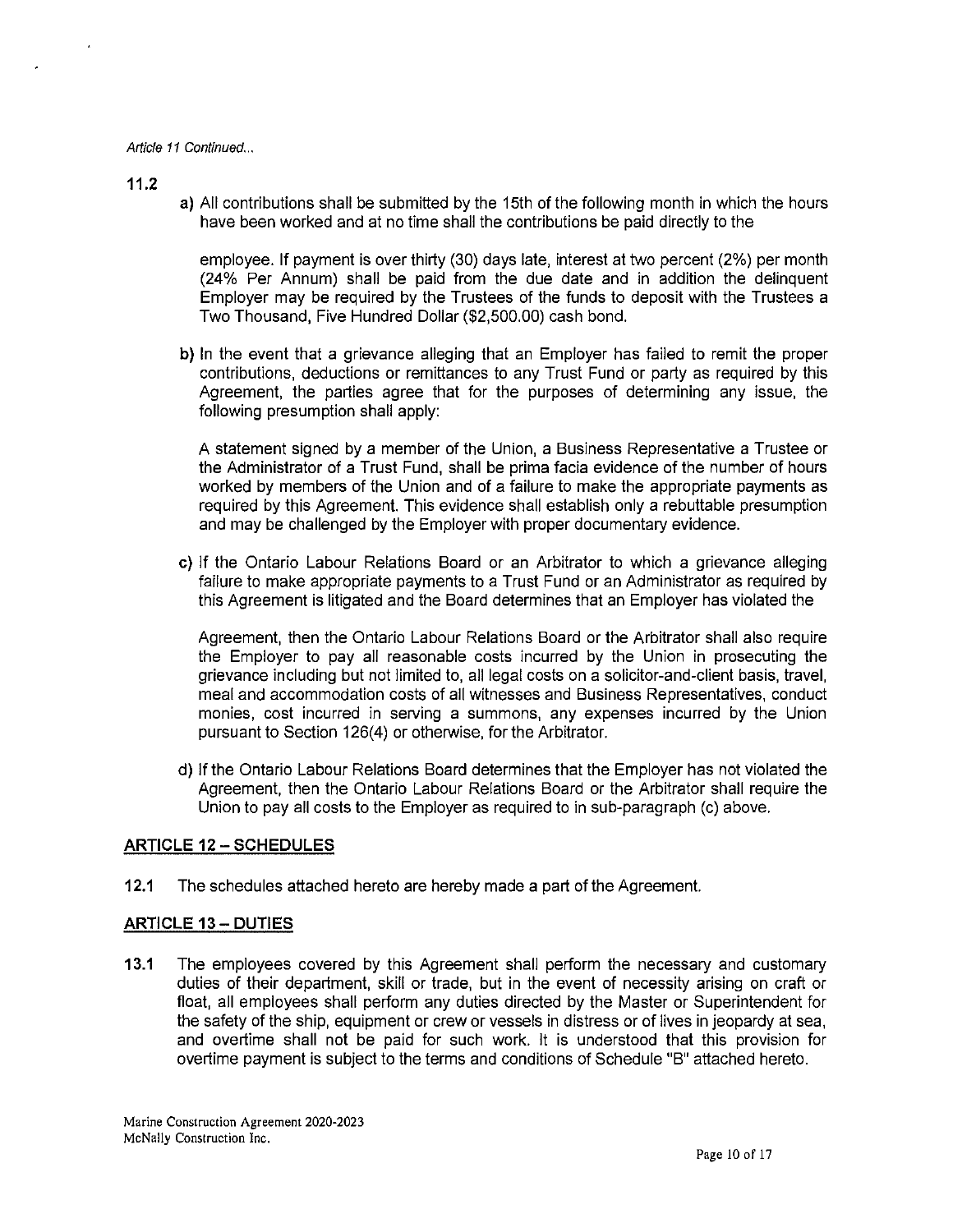Article 13 Continued...

**13.2** All employees shall carry out their respective duties in the performance of fire drills, lifeboat drills or other drills as required by law, and as directed by the Master from time to time, provided always that such drills shall not be considered overtime.

#### **ARTICLE 14-GENERAL**

- **14.1** Operators required to operate equipment in two-rate classifications during the same shift shall be paid the higher classification rate for the shift.
- **14.2** Employees required to supply their own tools shall be provided a suitable and safe place to keep said tools.
- **14.3** It is agreed that all employees of the Employer will be permitted a rest break of ten (10) minutes in each half of their respective shifts, during regular hours and shift work.
- **14.4** It is agreed that no employee covered by this Agreement shall receive a reduction in his rate of wages through the introduction of these schedules.
- **14.5** Rates for new types of equipment shall be classified and agreed upon by the Union and the Employer as conditions indicate.
- **14.6 Apprentices**  The Parties hereto agree that the use of Apprentices will be permitted. It is the intention of both parties that said Apprentices shall be given the Training and Guidance in the operation of available equipment on site as and when available. On projects where two (2) or more cranes are being utilized, the Employer shall employ a crane apprentice.

The apprentice shall also perform other duties covered by the 1.U.O.E. Local 793 agreement.

0000 - 2000 hours 2001 - 4000 hours 4001 - 6000 hours - 50% -65% -80%

- **14.7 Training Fund**  Effective December 1, 2020, each Employer bound by this Agreement shall contribute the sum of Forty Cents (\$0.40) cents per hour for each hour worked by each employee covered by this Agreement to the International Union of Operating Engineers, Local 793 Training Fund.
- **14.8** When the masculine gender is used in this Agreement, the Agreement shall be read as if the feminine gender was included, and all the terms and conditions of the Agreement shall be applied equally to all members of the Union without discrimination of any nature whatsoever because of race, sex, religious beliefs, political opinions or any other ground prohibited by the Ontario Human Rights Code.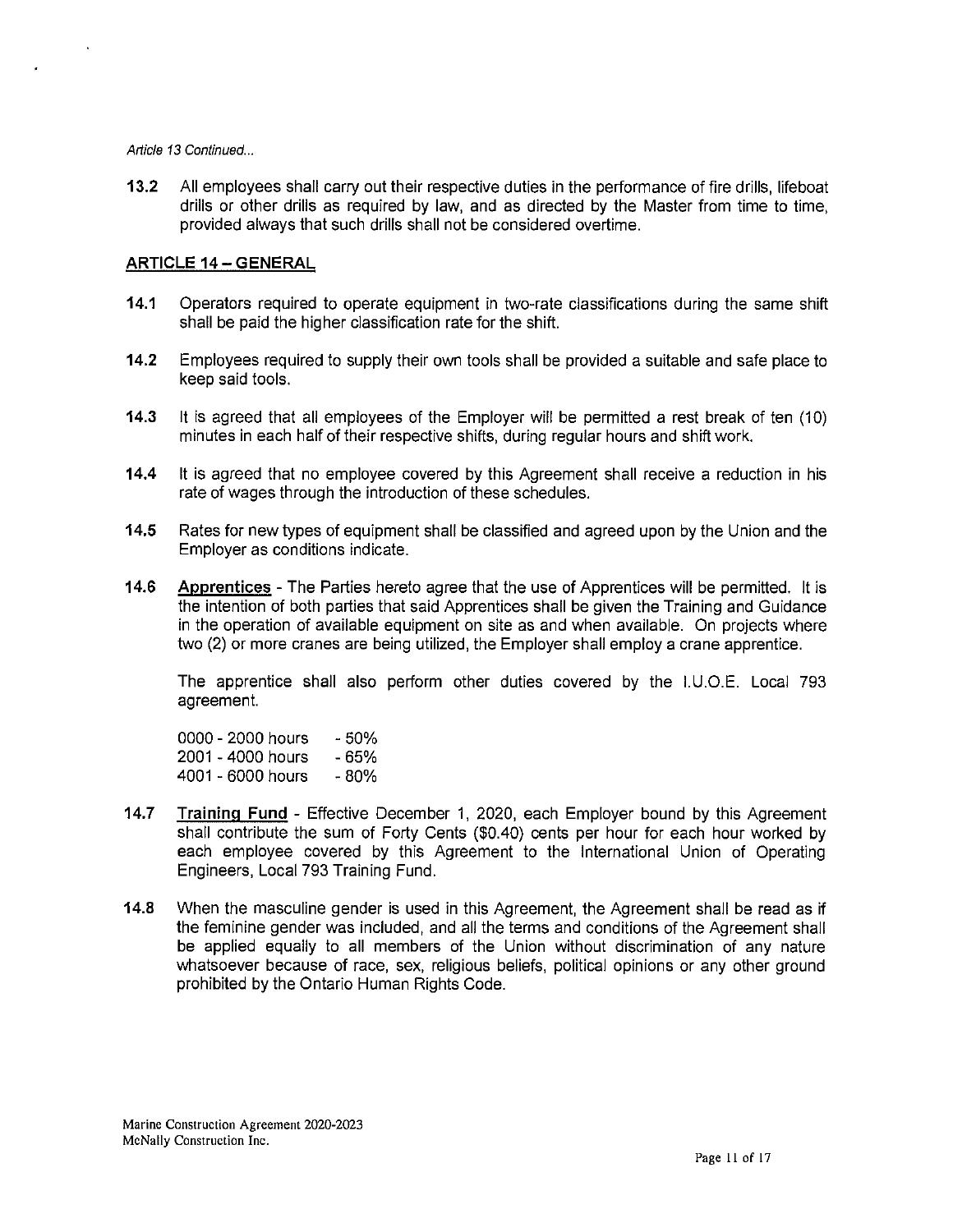# **ARTICLE 15 ·VACATION PAY AND STATUTORY HOLIDAY PAY**

**15.1** Overtime at the rate of double (2) time shall be paid to all employees for all work performed on the following holidays:

| New Year's Day    | Civic Holiday    |
|-------------------|------------------|
| <b>Family Day</b> | Labour Day       |
| Good Friday       | Thanksgiving Day |
| Victoria Day      | Christmas Day    |
| Canada Day        | Boxing Day       |

It is agreed that Heritage Day will be recognized as a holiday hereinunder, if and when it is proclaimed such by the Canadian Government.

- **15.2** Should any of the above holidays occur on a Saturday or Sunday, such holiday shall be observed on the Monday and/or Tuesday following unless changed by mutual agreement between the Employer and the Union. No work shall be performed on Labour Day except to save life, limb or property.
- **15.3** Vacation and Statutory Holiday credits shall be paid to employees covered by this Collective Agreement at the rate of ten percent (10%) of the gross wages earned. It is understood and agreed that six percent (6%) of the gross wages is to be considered in lieu of Statutory Holiday Pay and four percent (4%) Vacation Pay. It is further understood that Vacation Pay and Statutory Holiday Pay will be paid to employees weekly. It is understood and agreed that the statutory holiday and vacation pay will not exceed a total of 10% of gross wages.
- **15.4** Vacations may be taken at any time within the calendar year (without loss of position) and every effort shall be made to schedule vacations to benefit both the Employer and the employee.

#### **ARTICLE 16 ·REPORTING ALLOWANCE**

- **16.1** An employee who reports for work at the Employer's job site or shop, unless directed not to report the previous day by his company and for whom no work is available due to reasons other than inclement weather, shall receive a minimum of four (4) hours' reporting time and shall remain at other work if requested to do so by the foreman.
- **16.2** An employee who reports for work at the Employer's job site or shop, unless directed not to report and for whom no work is available due to inclement weather, shall receive a minimum of two (2) hours' reporting time provided the employee remains on the job for one hour after his designated starting time, if requested to do so by the foreman.
- **16.3** It is understood that employees receiving reporting allowance under the terms of Clause 16.1 and 16.2 shall also receive travel allowance where applicable.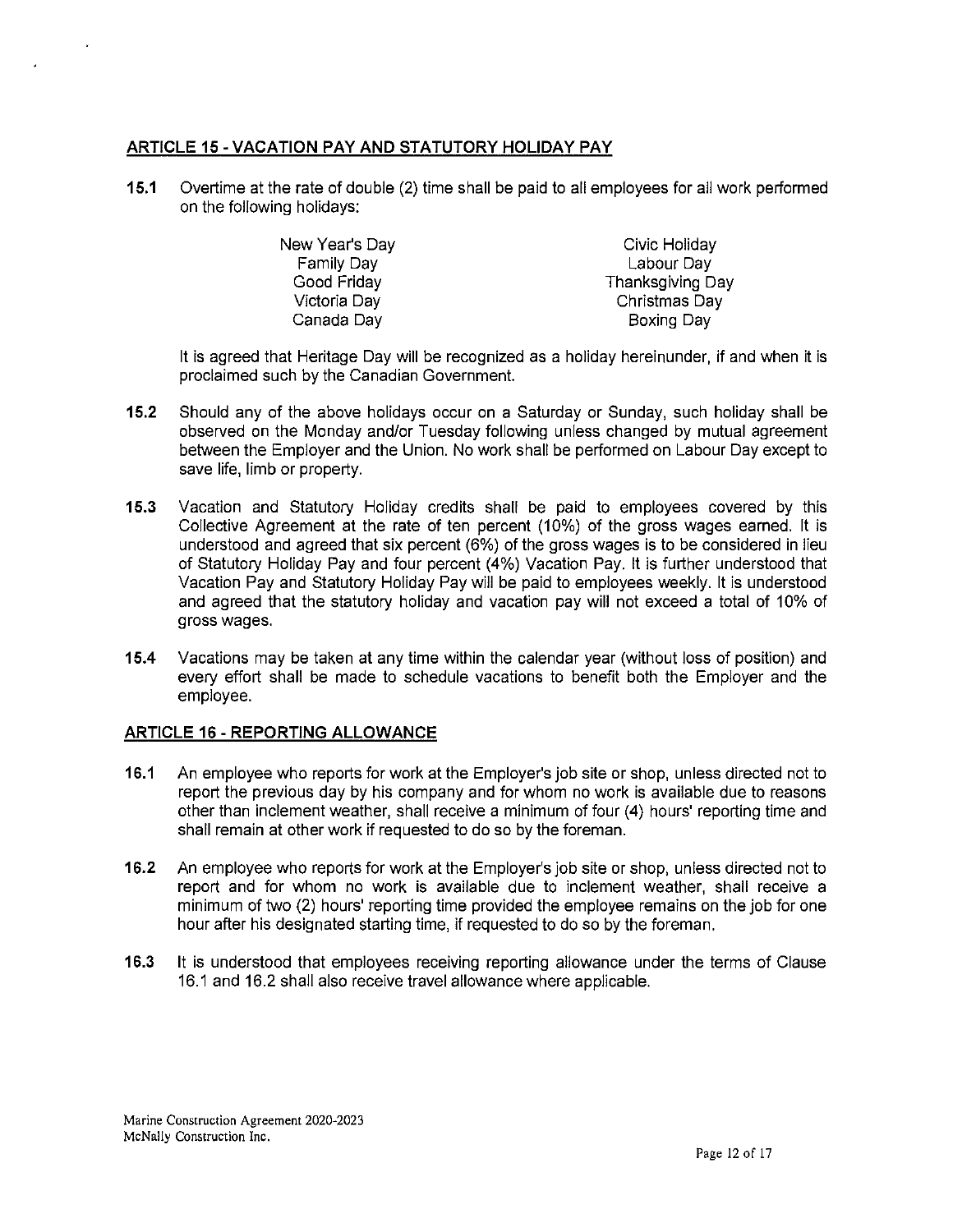#### **ARTICLE 17 - DURATION OF AGREEMENT**

**17.1** This Agreement shall become effective December 1, 2020, and shall continue in effect until November 30, 2023, and shall continue automatically thereafter for annual periods of one year each unless either party notifies the other in writing within the period of sixty (60) days immediately prior to the annual expiration date that it desires to amend the Agreement.

Negotiations shall begin within fifteen (15) days following notification for amendment as provided in the preceding paragraph.

If, pursuant to such negotiations, an agreement is not reached on the renewal or amendment of this Agreement, or the making of a new agreement prior to the current expiry date, this Agreement shall continue in full force and effect until a new agreement is signed between the parties, or until conciliation proceedings prescribed under the Ontario Labour Relations Act, have been completed whichever date should first occur.

**IN WITNESS WHEREOF** each of the parties hereto has caused this Agreement to be signed by its duly authorized representative as of the date and year first above written.

DATED THIS 23 day of. Dec **2020** 

SIGNED ON BEHALF OF: **MCNALLY CONSTRUCTION INC.** 

Murray Malott, President

SIGNED ON BEHALF OF: **INTERNATIONAL UNION OF OPERATING ENGINEERS, LOCAL 793** 

Mike Gallagher, Business Manager

Joe Redshaw, President

1855 Barton Street East, Hamilton, ON L8H 2Y7

(T) 905-549-6561 (F) 905-549-7020 mmalott@mcnallycorp.com

**Toe Dowdall, Vice President** 

Provedatt, Vice President

Rick Kerr, Treasurer

Brian Alexander, Recording-Corresponding Secretary

Recommend by: Mike Schutte, Business Representative

Marine Construction Agreement 2020-2023 McNally Construction Inc.

Page 13 of 17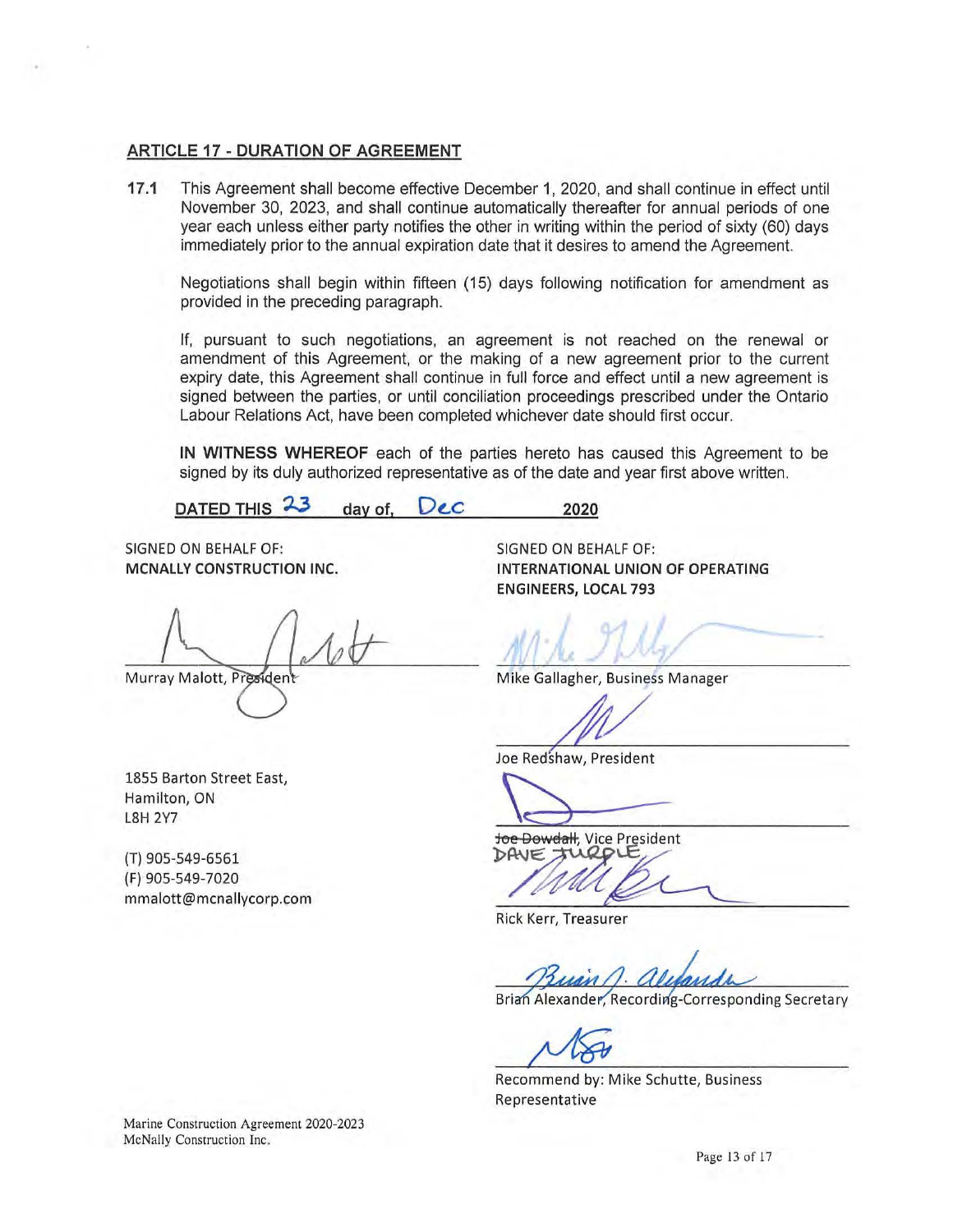# SCHEDULE "A"

# CLASSIFICATIONS AND WAGES

J.

| Date        | Wages   | <b>Vacation Pay</b> | <b>Benefit Plan</b> | <b>Pension Plan</b> | Total   |
|-------------|---------|---------------------|---------------------|---------------------|---------|
| Dec 1, 2020 | \$40.92 | \$4.09              | \$5,46              | \$6.77              | \$57.24 |
| Dec 1, 2021 | \$41.69 | \$4.17              | \$5.61              | \$6,77              | \$58.24 |
| Dec 1, 2022 | \$42.46 | \$4.25              | \$5.76              | \$6.77              | \$59.24 |

1 Engineers operating cranes, derricks, clams, draglines, mobile cranes:

2 Engineers operating backhoes, suction dredges, dipper operators, leverman, spider cranes.

| <b>Date</b> | Wages   | <b>Vacation Pay</b> | Benefit Plan | <b>Pension Plan</b> | Total   |
|-------------|---------|---------------------|--------------|---------------------|---------|
| Dec 1, 2020 | \$40.46 | \$4.05              | \$5.46       | \$6.77              | \$56.74 |
| Dec 1, 2021 | \$41.24 | \$4.12              | \$5.61       | \$6.77              | \$57.74 |
| Dec 1, 2022 | \$42.01 | \$4.20              | \$5.76       | \$6.77              | \$58.74 |

3 Mechanics, welders, work boat operators, loader, zoom-boom/forklift:

| Date        | Wages   | <b>Vacation Pay</b> | <b>Benefit Plan</b> | <b>Pension Plan</b> | Total   |
|-------------|---------|---------------------|---------------------|---------------------|---------|
| Dec 1, 2020 | \$35.35 | \$3.54              | \$5.46              | \$6.77              | \$51.12 |
| Dec 1, 2021 | \$36.13 | \$3.61              | \$5.61              | \$6.77              | \$52.12 |
| Dec 1, 2022 | \$36.90 | \$3.69              | \$5.76              | \$6.77              | \$53.12 |

# 4 Winchman, deckhand, oiler:

| Date        | <b>Wages</b> | <b>Vacation Pay</b> | Benefit Plan | <b>Pension Plan</b> | Total   |
|-------------|--------------|---------------------|--------------|---------------------|---------|
| Dec 1, 2020 | \$28.88      | \$2.89              | \$5.46       | \$6.77              | \$44.00 |
| Dec 1, 2021 | \$29.65      | \$2.97              | \$5.61       | \$6.77              | \$45,00 |
| Dec 1, 2022 | \$30.43      | \$3.04              | \$5.76       | \$6.77              | \$46.00 |

Employees called upon to act in a temporary supervisory capacity shall be paid One Dollar (\$1.00) per hour above their regular trade classification rate.

# Shift Premium

Any shift other than days, a One Dollar and Fifty Cent (\$1.50) shift premium will be applied.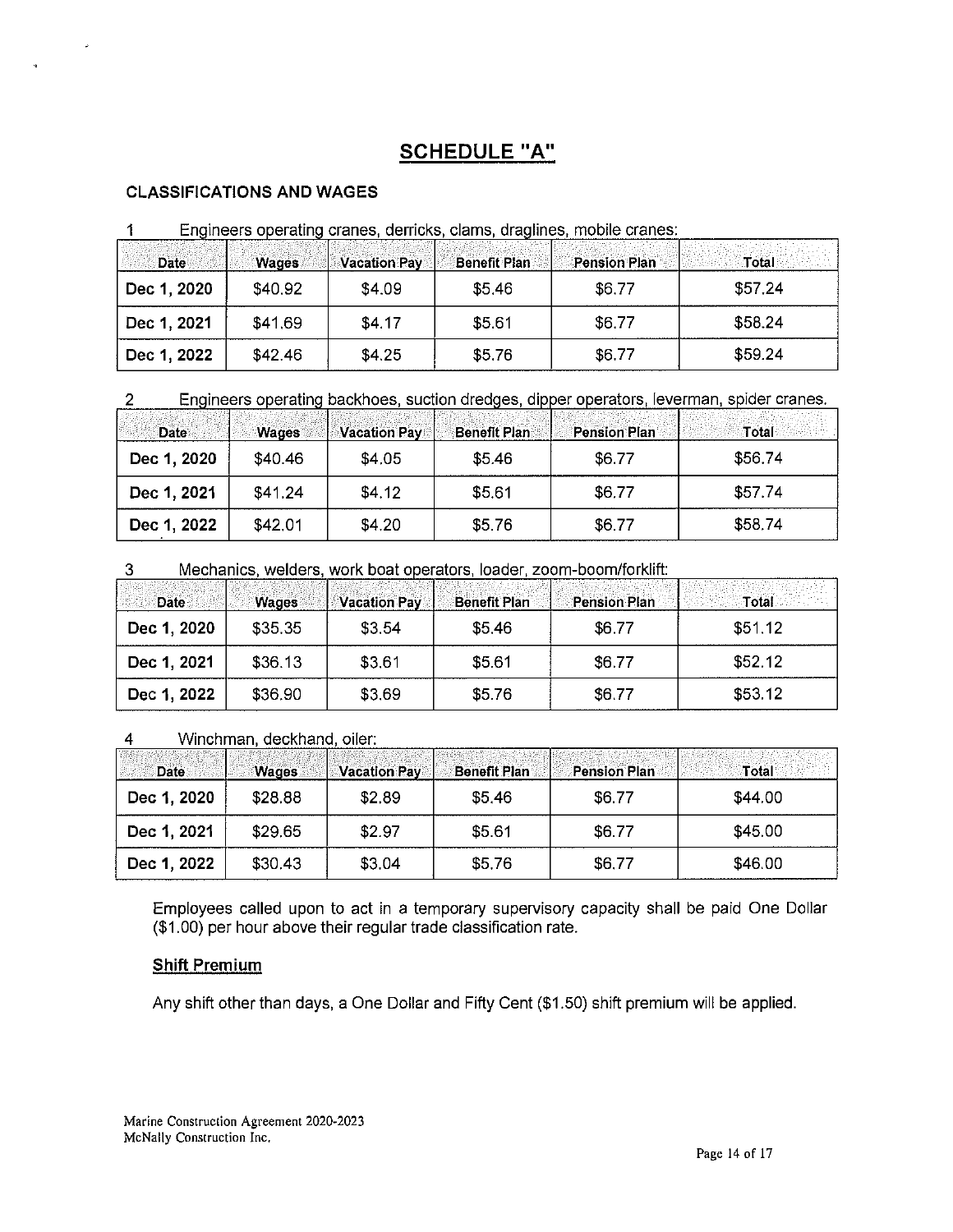# **SCHEDULE "B"**

## **ARTICLE 1 - HOURS OF WORK**

- 1.1 The regular hours of work for employees engaged in work covered by this agreement shall be fifty (50) hours per week, Monday to Friday.
- **1.2** It is agreed and understood by both parties that after a maximum of five (5) hours from shift commencing, a one-half (%) hour unpaid lunch period shall be observed.

#### **ARTICLE 2 - OVERTIME**

#### **2.1**

**a)** Overtime at the rate of time and one-half (11/<sub>2</sub>) the employee's regular hourly rate will be paid for all work performed in excess of ten (10) hours per day or fifty (50) hours per week, exclusive of travel. (Overtime will only be paid once for the same hour.)

b) Overtime at the rate of time and one-half (1%) the employee's regular hourly rate will be paid for all work performed on Saturday.

c) All hours worked on Sunday and Statutory Holidays shall be paid at double (2) the regular hourly rate.

## **ARTICLE** 3 - **COMMUTING, TRANSPORTATION AND TRAVEL ALLOWANCE**

3.1 A commuting, transportation and travel allowance shall be paid where employees are required to travel a distance (calculated in accordance with the remainder of this Article) to a job site on the following basis for each day worked:

| Kilometres                | <b>Miles</b>                 | Dec. 1, 2020 |
|---------------------------|------------------------------|--------------|
| 0 kms up to 80 kms        | 0 miles up to 50 miles       | \$0.00       |
| Over 80 kms up to 120 kms | Over 50 miles up to 75 miles | \$77.50      |
| Over 120 kms              | Over 75 miles                | \$112.50     |

- 3.2 Area Union Halls are located in the following locations across Ontario:
	- Barrie **Belleville** Cambridge **Hamilton** London Oshawa **Ottawa** Sarnia

Sault Ste. Marie St. Catharines **Sudbury** Thunder Bay Timmins Toronto **Windsor**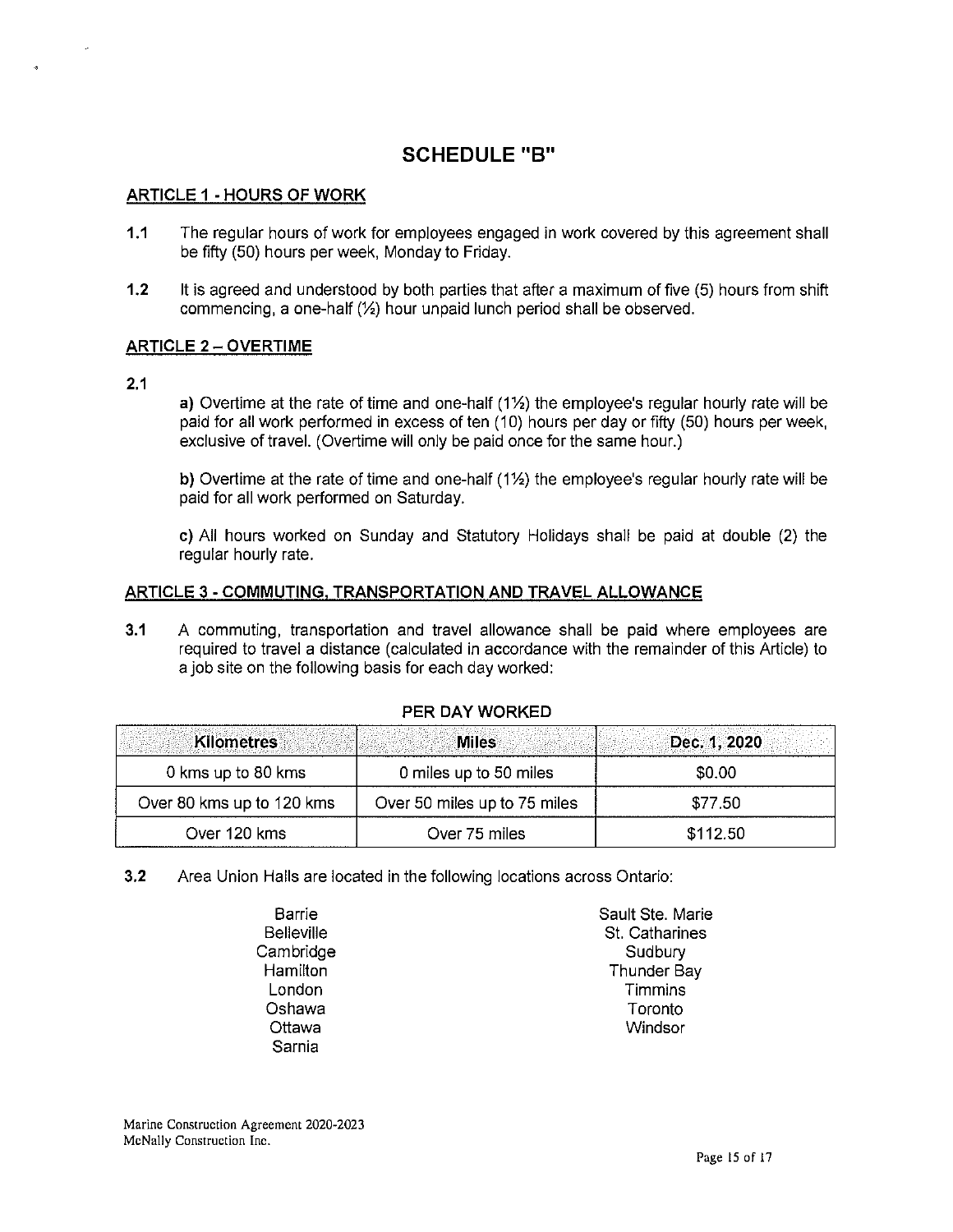#### Schedule "B" Continued ...

- **3.3** The allowance as set out in **3.1** above will be paid and calculated based on the distance from the City Hall at the Employer's home base (location of their main office in Ontario) to the job site by the most direct practical route. Where additional employees are required and dispatched, the allowance will be paid and calculated from the City Hall in the City from which such employees are dispatched (as listed in **3.2)** to the job site, with the distance being computed on the basis of kilometres (or miles) by the most direct practical route.
- **3.4** Men shall report at the assembly point in time to reach the dredge at the regular starting time of their designated shifts.
- **3.5** Employees who absent themselves from work without permission from the Employer shall receive no travel allowances for days not worked.

#### **3.6 Living and Meal Allowance for Projects Over 120km.**

Effective Dec 1, 2020 An employee, who is required by the Employer to stay out of town overnight, shall be paid One Hundred and Thirty Eight Dollars and Twenty-Six Cents (\$138.26) per night stayed while out of town;

Or, where the employee elects to stay in available Employer provided accommodation, the meal allowance shall be sixty-five (\$65) dollars for each night the employee is required to stay out of town. Such accommodation shall be no more than one (1) employee per bedroom and shall be mutually acceptable to the employer and the employee.

Employees travelling to an out of town project over 120km and are required by the Employer to stay out of town overnight, shall be reimbursed as per Article 3.1 and 3.6 on the first day travelled.

Employees working out of town shall be reimbursed as per Article 3.1 on the last day worked and are directed by the Employer to return to home base.

**3.7** When an employee is required to use his automobile in the course of his duties, he shall be paid Fifty-Five Cents (\$0.55) per kilometre when travelling from home base to the project, project to project and from the project back to the home base.